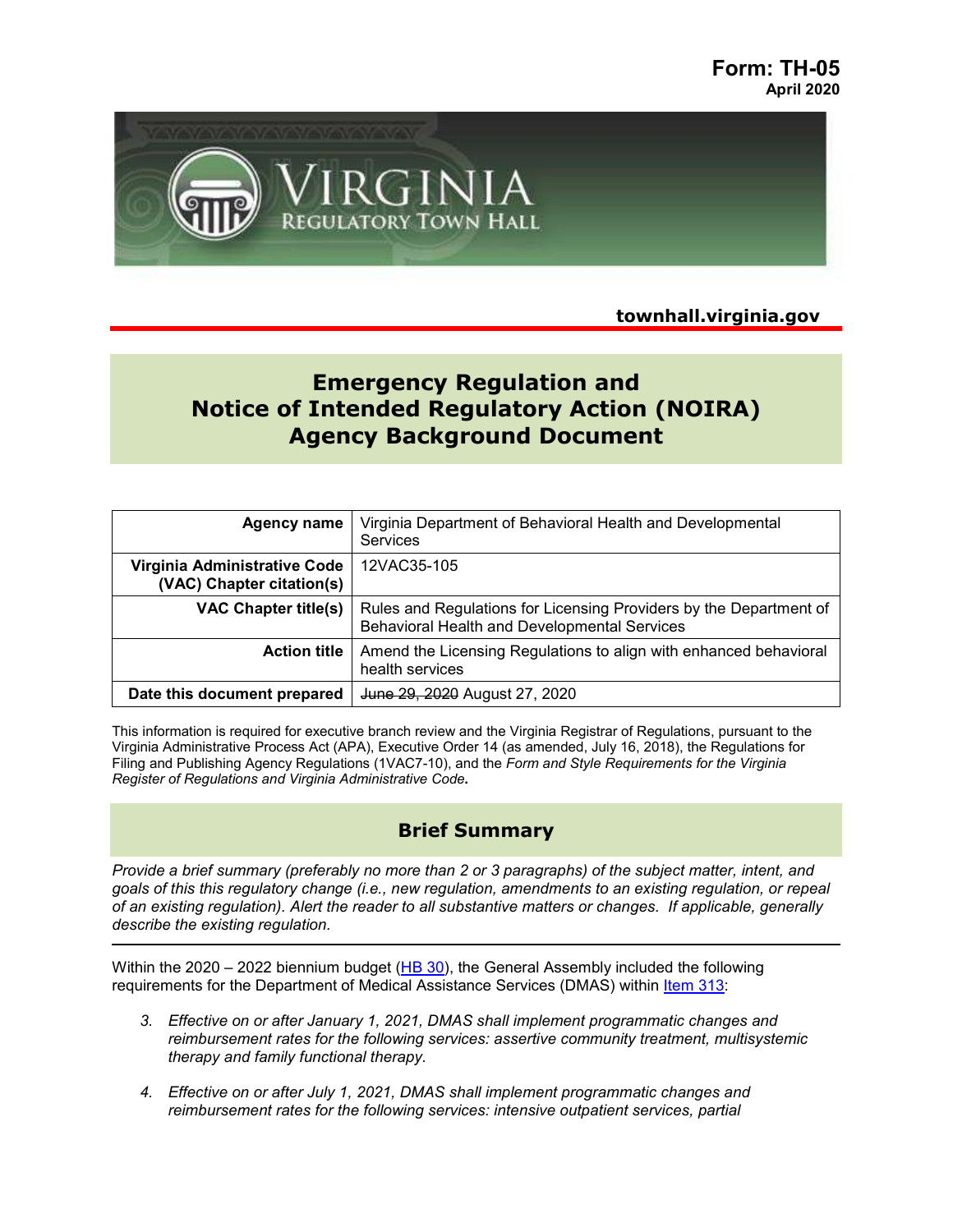*hospitalization programs, mobile crisis intervention services, 23 hour temporary observation services, crisis stabilization services and residential crisis stabilization unit services.* 

In order to assist with the implementation of these programmatic changes, the General Assembly directed the Department of Behavioral Health and Developmental Services (DBHDS), within [Item 318](https://budget.lis.virginia.gov/item/2020/1/HB30/Introduced/1/318/) of the Appropriation Act, to promulgate emergency regulations to ensure that the DBHDS licensing regulations support high quality, community-based mental health services and align with the changes being made to the Medicaid behavioral health regulations for the services funded in the budged that support evidencebased, trauma-informed, prevention-focused and cost-effective services for members across the lifespan.

The amendments contained in this emergency action consist of only those changes that are necessary to align DBHDS licensing regulations with anticipated changes to Medicaid behavioral health regulations by removing provisions that would conflict with newly funded behavioral health services and establishing new licensed services for those newly funded behavioral health services that cannot be nested under an existing DBHDS license.

As stated above, most of the anticipated newly funded behavioral health services are consistent with already existing DBHDS licensed services. For these services, including functional family therapy, multisystemic family therapy, intensive outpatient services, partial hospitalization programs, mobile crisis intervention services, 23 hour temporary observation services, crisis stabilization services and residential crisis stabilization unit services; only very minimal changes are included in this action. The existing license requirements for Program for Assertive Community Treatment (PACT) services, however, are inconsistent with the Assertive Community Treatment (ACT) services that will be funded as part of Behavioral Health Enhancement. Substantive changes have been made to the service specific licensing regulations for this service to align licensing requirements with ACT service expectations. These changes are intended to ensure that providers licensed to provide ACT services adhere to a base level of fidelity to the ACT model.

# **Acronyms and Definitions**

*Define all acronyms used in this form, and any technical terms that are not also defined in the "Definitions" section of the regulation.* 

ACT: Assertive Community Treatment CPRS: Certified Peer Recovery Specialist CSAC: Certified Substance Abuse Counselor DBHDS: Department of Behavioral Health and Developmental Services DMAS: Department of Medical Assistance Services FFT: Functional Family Therapy FTE: Full Time Equivalent ICT: Intensive Community Treatment LMHP: Licensed Mental Health Professional LPN: Licensed Professional Nurse MST: Multi-Systemic Therapy NP: Nurse Practitioner QMHP: Qualified Mental Health Professional RN: Registered Nurse

# **Mandate and Impetus (Necessity for Emergency)**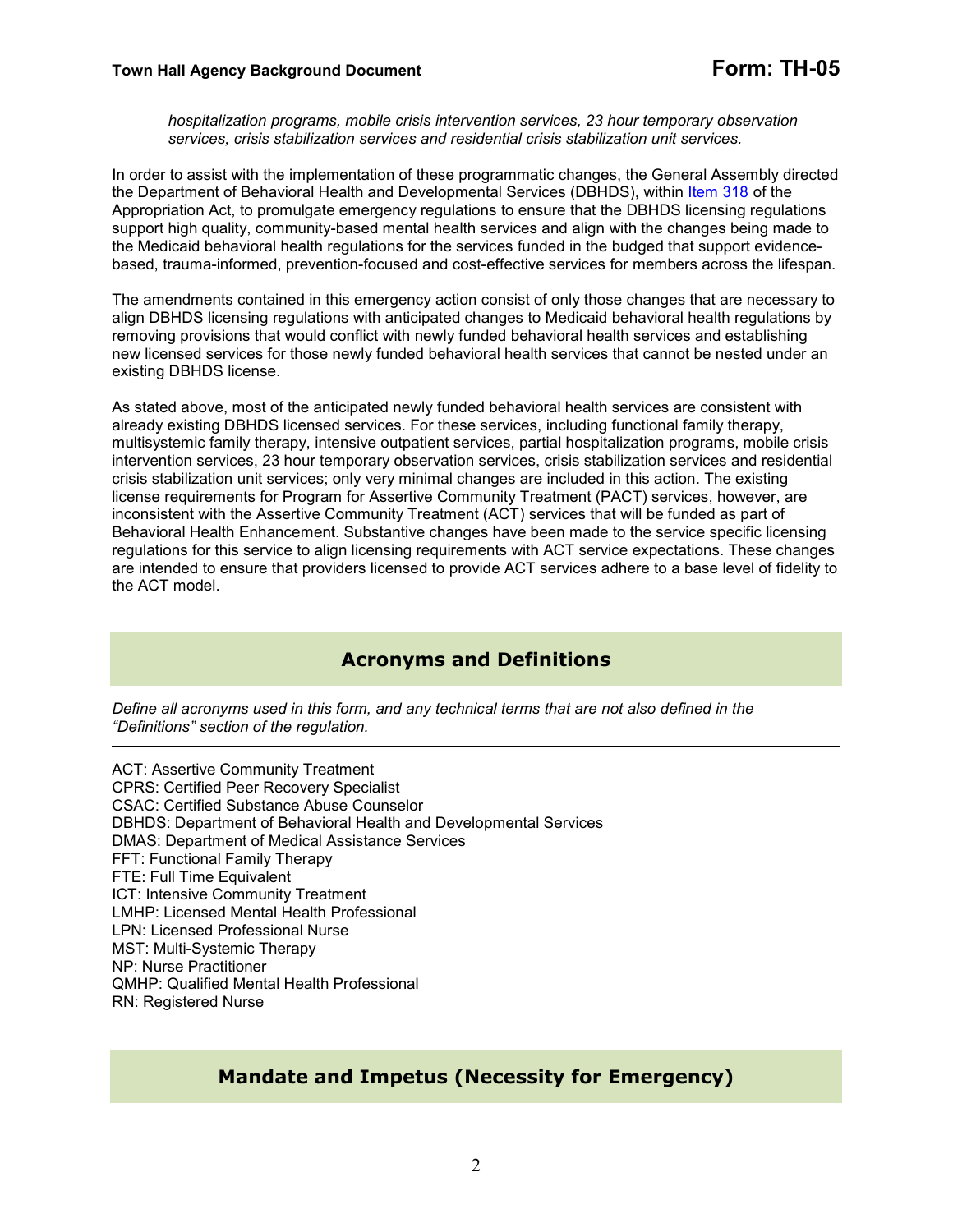*Explain why this rulemaking is an emergency situation in accordance with § 2.2-4011 A and B of the Code of Virginia. In doing so, either:* 

- *a) Indicate whether the Governor's Office has already approved the use of emergency regulatory authority for this regulatory change.*
- *b) Provide specific citations to Virginia statutory law, the appropriation act, federal law, or federal regulation that require that a regulation be effective in 280 days or less from its enactment.*

*As required by § 2.2-4011, also describe the nature of the emergency and of the necessity for this regulatory change. In addition, delineate any potential issues that may need to be addressed as part of this regulatory change*

The General Assembly, through the 2020 – 2022 biennium budget ([HB 30\)](https://budget.lis.virginia.gov/bill/2020/1/HB30/Introduced/), directed the Department of Behavioral Health and Developmental Services (DBHDS) to promulgate emergency regulations, to be effective within 280 days or less from the enactment of the 2020 appropriations act, to ensure that licensing regulations support high quality community-based mental health services and align with the changes being made to the Medicaid behavioral health regulations.

# **Legal Basis**

*Identify (1) the promulgating agency, and (2) the state and/or federal legal authority for the regulatory change, including the most relevant citations to the Code of Virginia or Acts and Assembly chapter number(s), if applicable. Your citation must include a specific provision, if any, authorizing the promulgating agency to regulate this specific subject or program, as well as a reference to the agency's overall regulatory authority.* 

Section 37.2-203 of the Code of Virginia authorizes the Board of Behavioral Health and Developmental Services to adopt regulations that may be necessary to carry out the provisions of Title 37.2 of the Code and other laws of the Commonwealth administered by the DBHDS Commissioner or the department. On July 15, 2020, the State Board voted to adopt the emergency amendments to regulation 12VAC35-105 and to initiate the standard permanent process.

#### **Purpose**

*Describe the specific reasons why the agency has determined that this regulation is essential to protect the health, safety, or welfare of citizens. In addition, explain any potential issues that may need to be addressed as the regulation is developed.*

The purpose of this regulatory action is to align DBHDS licensing regulations with ongoing interagency efforts to enhance Virginia's behavioral health services system. The changes in this regulatory action will ensure that DBHDS's behavioral health provider licensing regulations align with changes to Medicaid funded behavioral health services in the Commonwealth by eliminating licensing provisions that conflict with Medicaid service expectations and creating new licensed services for those newly funded services that cannot be nested under an existing DBHDS licensed service.

#### **Substance**

*Briefly identify and explain the new substantive provisions, the substantive changes to existing sections, or both. A more detailed discussion is provided in the "Detail of Changes" section below.*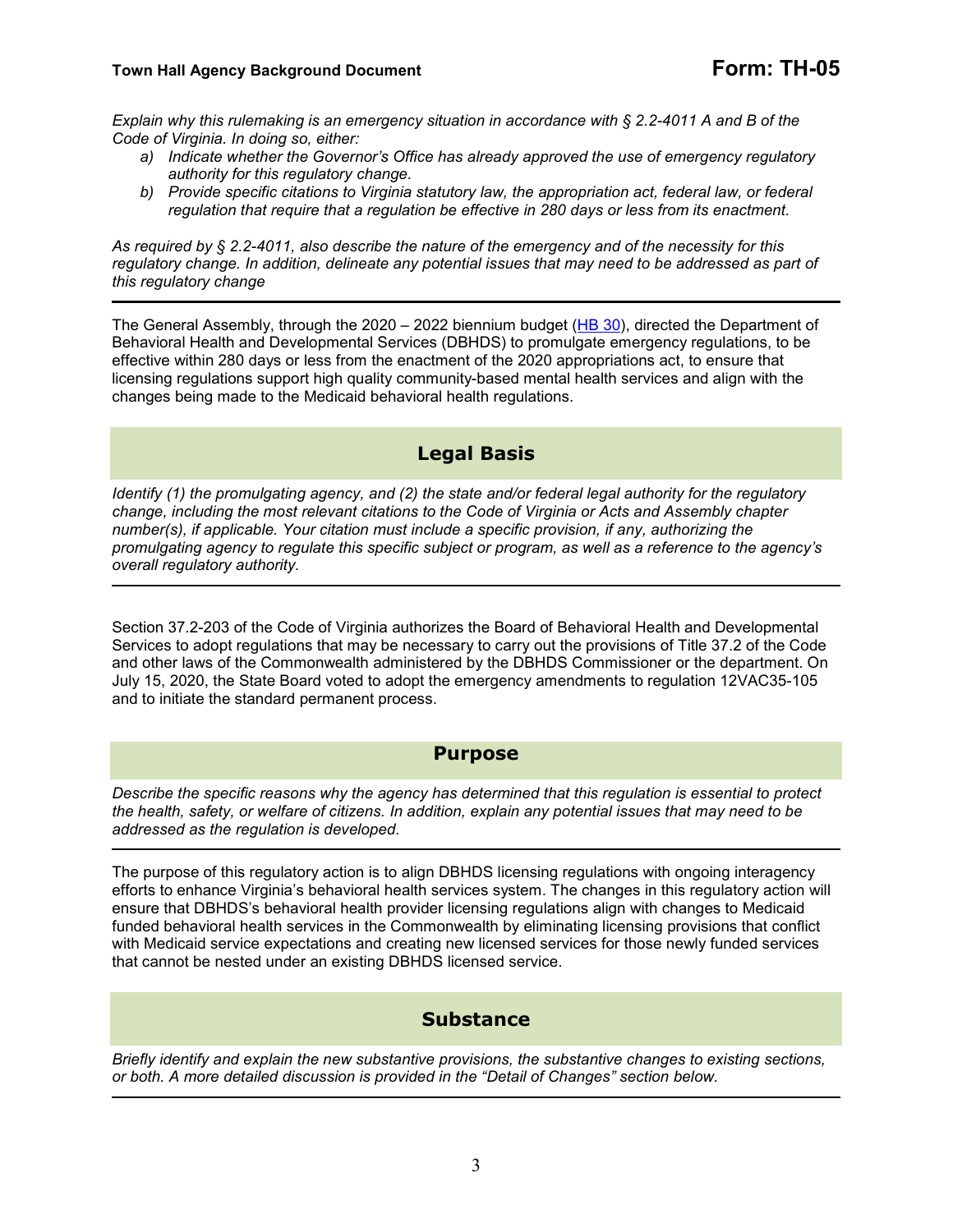#### **Town Hall Agency Background Document Form: TH-05**

The substantive provisions of this regulatory action include:

- 1) The creation of a service definition and license for Mental Health Intensive Outpatient Service;
- 2) Revised definition of Substance Abuse Intensive Outpatient Service; and
- 3) The creation of Assertive Community Treatment (ACT) as a newly licensed service in place of the previously licensed Program of Assertive Community Treatment (PACT) service. This includes modification of the licensing requirements to align with the ACT service model and ensure that providers licensed to provide ACT services meet a basic level of fidelity to the ACT model.

The new services defined in this action will ensure that Virginia's licensing regulations align with and support the Commonwealth's initiatives to enhance behavioral healthcare in Virginia and support high quality community-based mental health services.

#### **Issues**

*Identify the issues associated with the regulatory change, including: 1) the primary advantages and disadvantages to the public, such as individual private citizens or businesses, of implementing the new or amended provisions; 2) the primary advantages and disadvantages to the agency or the Commonwealth; and 3) other pertinent matters of interest to the regulated community, government officials, and the public. If there are no disadvantages to the public or the Commonwealth, include a specific statement to that effect.*  

Virginia's behavioral health system is undergoing a multi-phased, interagency process of enhancing the behavioral health services available in the Commonwealth. This process requires coordination between agencies with responsibilities for licensing, funding, and overseeing the delivery of behavioral health services in the Commonwealth. This regulatory action will benefit the public by 1) ensuring that Virginians have access to a continuum of high quality behavioral health services, 2) ensuring that a base level of model fidelity is adhered to by providers of Assertive Community Treatment (ACT), and 3) aligning DBHDS licensing regulations with Medicaid service expectations to ensure that the licensing and funding of behavioral health services are in alignment.

There are no known disadvantages to the public or the Commonwealth to these regulatory changes.

# **Alternatives to Regulation**

*Describe any viable alternatives to the regulatory change that were considered, and the rationale used by the agency to select the least burdensome or intrusive alternative that meets the essential purpose of the regulatory change. Also, include discussion of less intrusive or less costly alternatives for small businesses, as defined in § 2.2-4007.1 of the Code of Virginia, of achieving the purpose of the regulatory change.*  

There are no alternatives to the regulatory changes contained herein that could achieve the essential purpose of this regulatory action. The regulatory changes contained herein are limited to only those that are necessary to ensure consistency between DBHDS licensing regulations and DMAS behavioral health regulations. Misalignment between the two would be problematic for providers of behavioral health services, including small business providers, as well as those who receive behavioral health services in the commonwealth.

> **Periodic Review and Small Business Impact Review Announcement**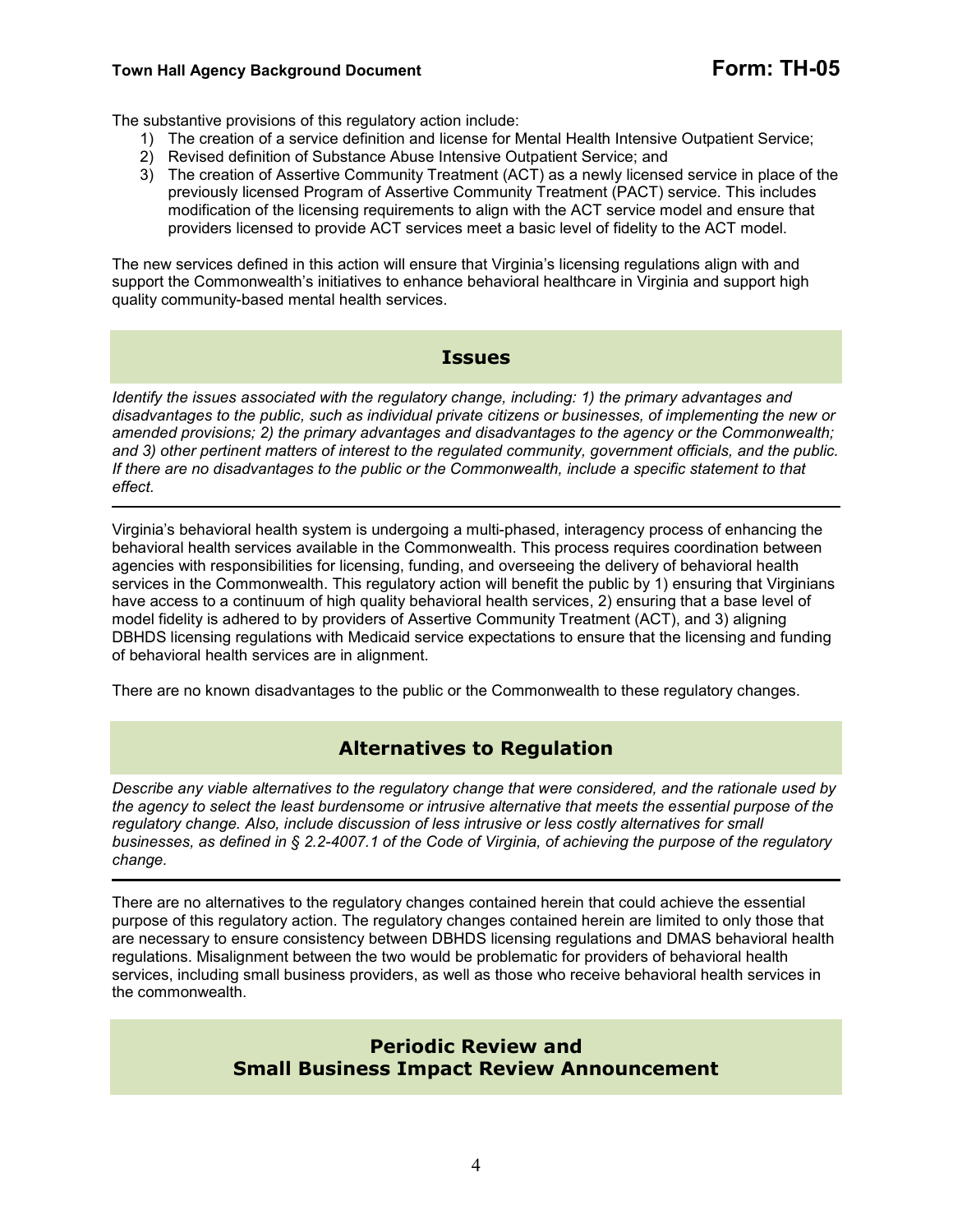*If you wish to use this regulatory action to conduct, and this Emergency/NOIRA to announce, a periodic review (pursuant to § 2.2-4017 of the Code of Virginia and Executive Order 14 (as amended, July 16, 2018)), and a small business impact review (§ 2.2-4007.1 of the Code of Virginia) of this regulation, keep the following text. Modify as necessary for your agency.* 

This NOIRA is not being used to announce a periodic review or a small business impact review.

# **Public Participation**

*Indicate how the public should contact the agency to submit comments on this regulation, and whether a public hearing will be held, by completing the text below. In addition, as required by § 2.2-4007.02 of the Code of Virginia describe any other means that will be used to identify and notify interested parties and seek their input, such as regulatory advisory panels or general notices.* 

The Department of Behavioral Health and Developmental Services is providing an opportunity for comments on this regulatory proposal, including but not limited to (i) the costs and benefits of the regulatory proposal, (ii) any alternative approaches, and (iii) the potential impacts of the regulation.

Anyone wishing to submit written comments for the public comment file may do so through the Public Comment Forums feature of the Virginia Regulatory Town Hall web site at: https://townhall.virginia.gov. Comments may also be submitted by mail, email or fax to:

John Cimino 1220 Bank Street Richmond, VA 23219 Phone: (804)298-3279 FAX: (804) 692-0066 John.cimino@dbhds.virginia.gov

In order to be considered, comments must be received by 11:59 pm on the last day of the public comment period.

A public hearing will not be held prior to the implementation of the emergency action.

# **Detail of Changes**

*List all regulatory changes and the consequences of the changes. Explain the new requirements and what they mean rather than merely quoting the text of the regulation. For example, describe the intent of the language and the expected impact. Describe the difference between existing requirement(s) and/or agency practice(s) and what is being proposed in this regulatory change. Use all tables that apply, but delete inapplicable tables.* 

*If an existing VAC Chapter(s) is being amended or repealed, use Table 1 to describe the changes between existing VAC Chapter(s) and the emergency regulation. If existing VAC Chapter(s) or sections are being repealed and replaced, ensure Table 1 clearly shows both the current number and the new number for each repealed section and the replacement section.* 

**Table 1: Changes to Existing VAC Chapter(s)**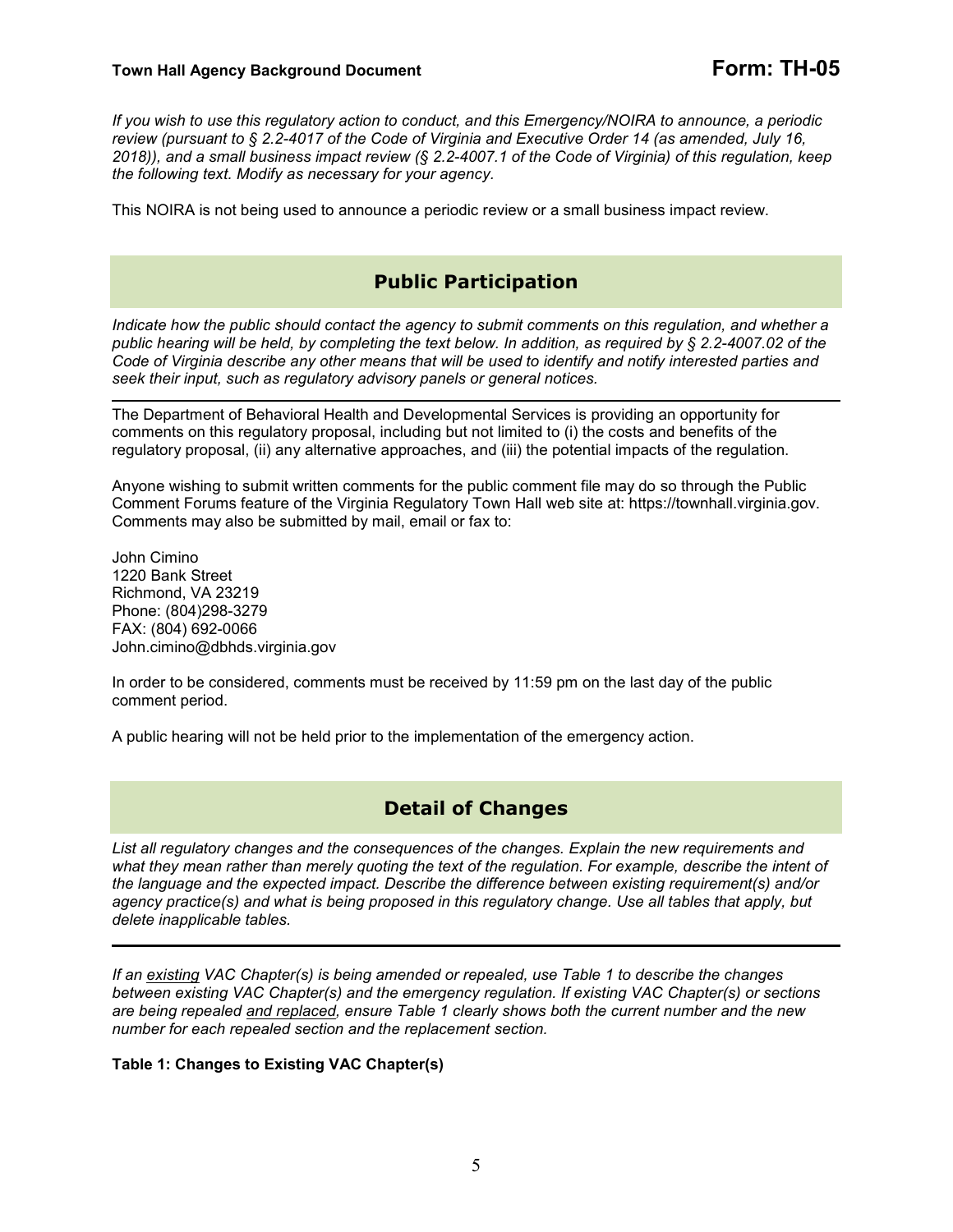| <b>Current</b><br>chapter-<br>section<br>number | New chapter-<br>section<br>number, if<br>applicable | <b>Current requirements in</b><br><b>VAC</b>                                                        | Change, intent, rationale, and likely<br>impact of new requirements                                                                                        |
|-------------------------------------------------|-----------------------------------------------------|-----------------------------------------------------------------------------------------------------|------------------------------------------------------------------------------------------------------------------------------------------------------------|
| 20                                              |                                                     | Defines terms used within the<br>Licensing Regulations,<br>including:                               |                                                                                                                                                            |
|                                                 |                                                     | "Program of assertive<br>community treatment" or<br>"PACT";                                         | Removes definition of Program of<br>assertive community treatment or<br>"PACT".                                                                            |
|                                                 |                                                     | Substance Abuse Intensive<br><b>Outpatient Service</b>                                              | Updates definition of Substance Abuse<br><b>Intensive Outpatient Service</b>                                                                               |
|                                                 |                                                     |                                                                                                     | Adds new definitions for:<br>Assertive community treatment<br>٠<br>or "ACT"<br><b>Mental Health Intensive</b><br>Outpatient Service, and                   |
| 30                                              |                                                     | Lists services for which<br>providers may be licensed by<br>DBHDS, including:                       | Adds "Mental health intensive outpatient<br>service" as a DBHDS licensed service.                                                                          |
|                                                 |                                                     | Program of Assertive<br><b>Community Treatment</b><br>(PACT)                                        | Removes "Program of Assertive<br>Community Treatment (PACT)" from list<br>of licensed services, and replaces with<br>"Assertive Community Treatment (ACT)" |
| 1360                                            |                                                     | Defines admission and<br>discharge criteria for<br><b>Intensive Community</b>                       | Changes Program of Assertive<br>Community Treatment (PACT) to<br>Assertive Community Treatment (ACT)                                                       |
|                                                 |                                                     | Treatment (ICT) and Program<br>of Assertive Community<br><b>Treatment (PACT) providers</b>          | Adds personality disorder and brain<br>injury to the list of sole diagnoses that<br>render an individual ineligible for ICT and<br>ACT services.           |
|                                                 |                                                     |                                                                                                     | Makes the following non-substantive<br>language changes: replaces "substance<br>addition or abuse" with "substance use<br>disorder".                       |
| 1370                                            |                                                     | Defines the minimum<br>treatment team and staffing<br>requirements for ICT and<br><b>PACT</b> teams | Removes references to PACT<br>Creates separate treatment team and<br>staffing requirements for ACT teams.                                                  |
|                                                 |                                                     | <b>Requires</b>                                                                                     | Makes substantive changes to ACT<br>team staffing requirements to align with                                                                               |
|                                                 |                                                     | Requires ICT and<br>PACT team leader to                                                             | ACT service requirements, including                                                                                                                        |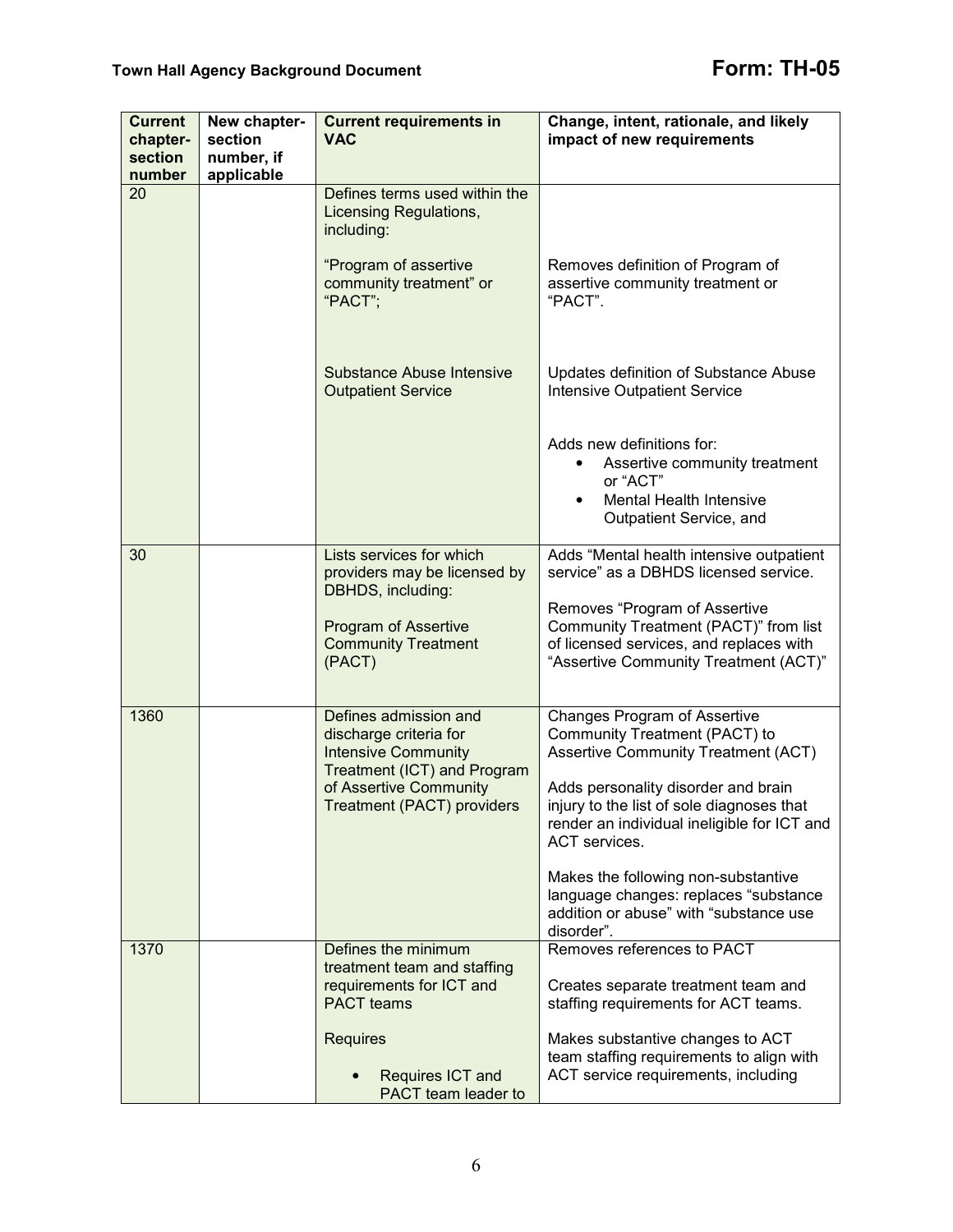| be a QMHP-A with at<br>least three years<br>experience in the<br>provision of mental<br>health services to<br>adults with serious<br>mental illness.<br>Requires ICT teams<br>to be staffed with at<br>least one full time<br>nurse, and PACT<br>teams to be staffed<br>with at least two full<br>time nurses, at least<br>one of whom shall be<br>a Registered Nurse<br>$(RN)$ .<br>Requires ICT and<br>$\bullet$<br><b>PACT</b> teams to have<br>one full-time<br>vocational specialist<br>and one full-time<br>substance abuse<br>specialist | Requires ACT team leader to be<br>a Licensed Mental Health<br>Professional (LMHP), or a<br><b>Registered Qualified Mental</b><br><b>Health Professional-Adult</b><br>(QMHP-A) if already employed<br>by the employer as a team<br>leader prior to July 1, 2020.<br>Differentiates nurse staffing<br>$\bullet$<br>requirements based on the size<br>of the ACT Team.<br>Small ACT teams shall<br>$\circ$<br>have at least one full-<br>time nurse, who shall be<br>either an RN or an LPN.<br>Medium ACT teams<br>$\circ$<br>shall have at least one<br>full time RN, and at least<br>one additional full-time<br>nurse, who shall be<br>LPN's or RNs.<br>Large ACT teams shall<br>$\circ$<br>have at least one full-<br>time RN, and at least<br>two additional full-time<br>nurses who shall e LPNs<br>or RNs. |
|-------------------------------------------------------------------------------------------------------------------------------------------------------------------------------------------------------------------------------------------------------------------------------------------------------------------------------------------------------------------------------------------------------------------------------------------------------------------------------------------------------------------------------------------------|-----------------------------------------------------------------------------------------------------------------------------------------------------------------------------------------------------------------------------------------------------------------------------------------------------------------------------------------------------------------------------------------------------------------------------------------------------------------------------------------------------------------------------------------------------------------------------------------------------------------------------------------------------------------------------------------------------------------------------------------------------------------------------------------------------------------|
| Requires a peer<br>specialist who is a<br><b>QPPMH or QMHP-A</b><br>who is or has been a<br>recipient of mental<br>health services for<br>severe and persistent<br>mental illness.<br>Requires a<br>psychiatrist who is a<br>physician who is<br>board certified in<br>psychiatry or who is<br>board eligible in<br>psychiatry and is<br>licensed to practice<br>medicine in Virginia                                                                                                                                                           | Requires Vocational Specialist to<br>٠<br>be a registered QMHP with<br>demonstrated expertise in<br>vocational services through<br>experience or education<br>Requires ACT Co-occurring<br>disorder specialist to be a<br>LMHP, registered QMHP, or<br><b>Certified Substance Abuse</b><br>Specialist (CSAC) with training<br>or experience working with<br>adults with co-occurring serious<br>mental illness and substance<br>use disorder<br>Requires a peer recovery<br>$\bullet$<br>specialist to be a Certified Peer<br>Recovery Specialist (CPRS) or<br>certify as a CPRS within the first<br>year of employment                                                                                                                                                                                         |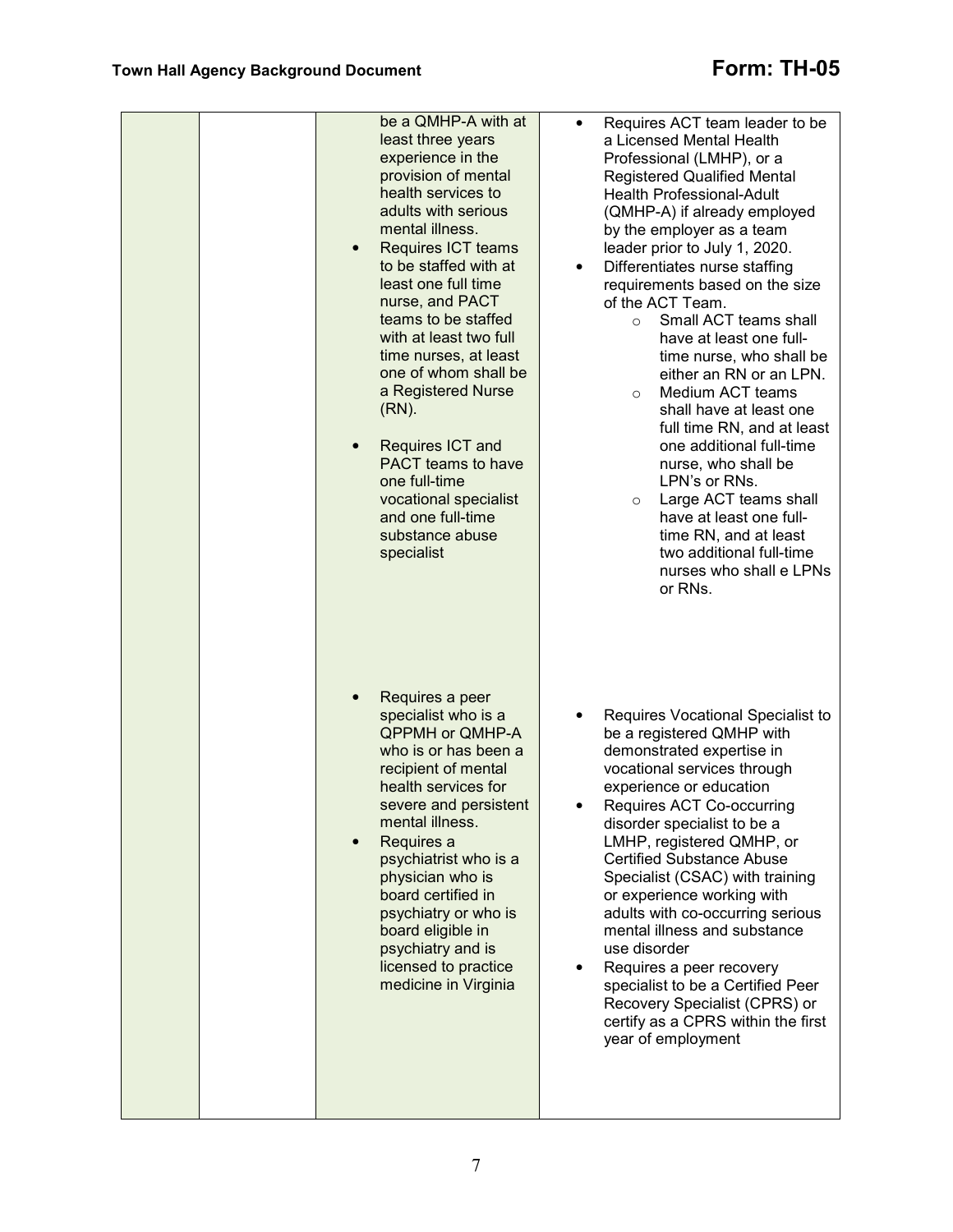|  | Requires each team<br>$\bullet$<br>to have a psychiatrist<br>on staff, who must be<br>a physician who is<br>board certified in<br>psychiatry or who is<br>board eligible in<br>psychiatry.<br>N/A                                                                                       | Allows a Psychiatric Nurse<br>Practitioner practicing within the<br>scope of practice of a Psychiatric<br>Nurse Practitioner to fill the<br>psychiatrist position on an ACT<br>team                                                                                                                                                                                                                                                                                                                                                                                                                                                           |
|--|-----------------------------------------------------------------------------------------------------------------------------------------------------------------------------------------------------------------------------------------------------------------------------------------|-----------------------------------------------------------------------------------------------------------------------------------------------------------------------------------------------------------------------------------------------------------------------------------------------------------------------------------------------------------------------------------------------------------------------------------------------------------------------------------------------------------------------------------------------------------------------------------------------------------------------------------------------|
|  |                                                                                                                                                                                                                                                                                         | Requires generalist clinical staff<br>as follows:<br>Small ACT teams shall<br>$\circ$<br>have at least one<br>generalist clinical staff;<br>Medium ACT teams<br>$\circ$<br>shall have at least two<br>generalist clinical staff;<br>Large ACT teams shall<br>$\circ$<br>have at least three                                                                                                                                                                                                                                                                                                                                                   |
|  | Defines minimum<br>staffing capacity for<br><b>ICT and PACT</b><br>teams. PACT teams<br>shall have at least 10<br>full-time equivalent<br>clinical employees or<br>contractors. And<br><b>PACT and ICT teams</b><br>must maintain a<br>minimum staff to<br>individual ratio of<br>1:10. | generalist clinical staff.<br>Defines minimum staff to<br>$\bullet$<br>individual ratios that ACT teams<br>must maintain based on the size<br>of the team and the team's<br>caseload.                                                                                                                                                                                                                                                                                                                                                                                                                                                         |
|  | N/A                                                                                                                                                                                                                                                                                     | Requires ACT teams to have 24-<br>$\bullet$<br>hour responsibility for directly<br>responding to psychiatric crises,<br>including meeting the following<br>criteria:<br>The team shall be<br>$\circ$<br>available to individuals<br>in crisis 245 hours per<br>day, seven days per<br>week, including in<br>person when needed as<br>determined by the team;<br>The team shall be the<br>$\circ$<br>first-line crisis evaluator<br>and responder for<br>individuals serviced by<br>the team; and<br>The team shall have<br>$\circ$<br>access to the practical,<br>individualized crisis<br>plans developed to help<br>them address crises for |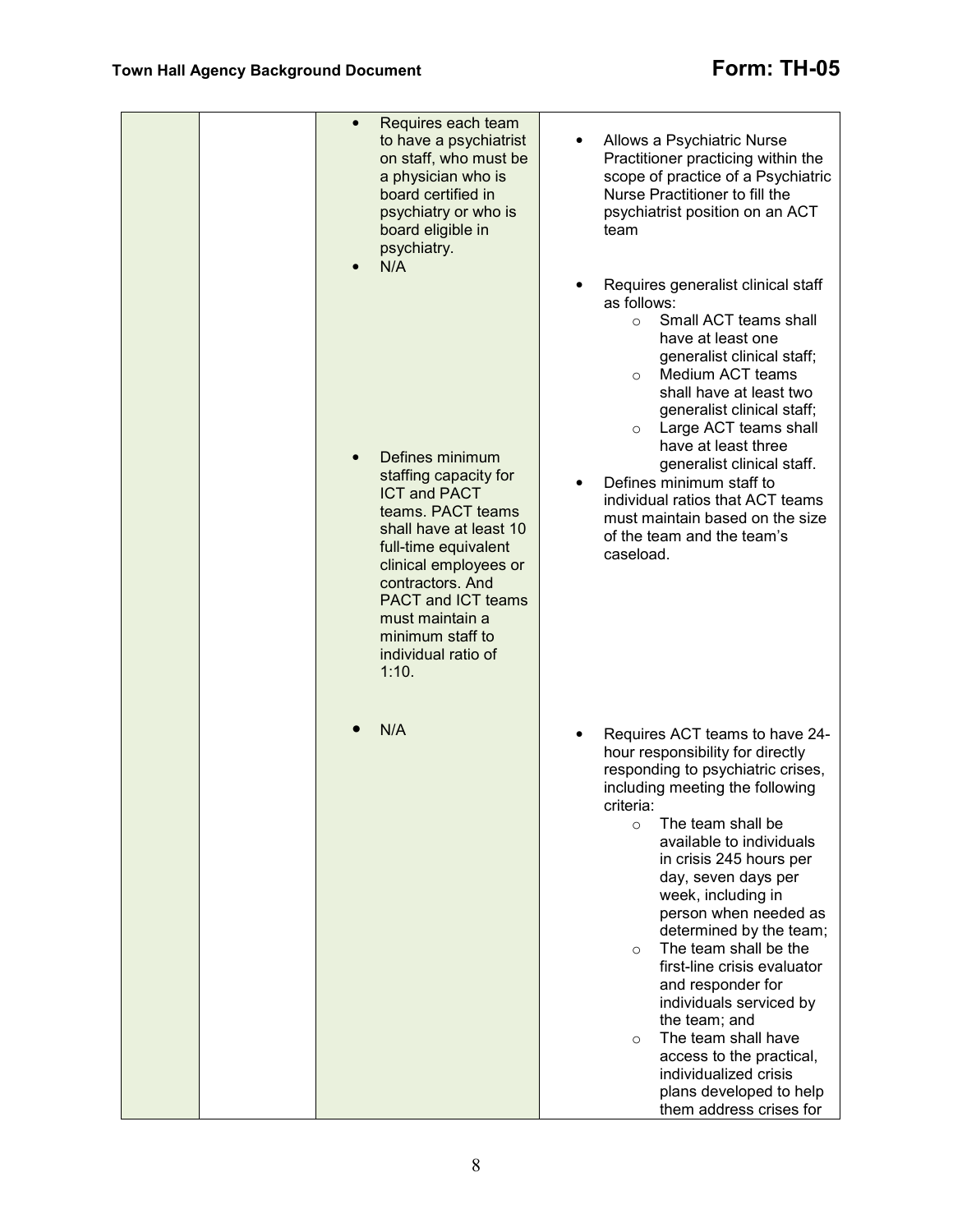|      |                                                                                                                                                                                                                                                                                                                                                                                                                                                                                                                                                                                                                                                                                                                                                                                                                                                                                                                                                            | each individual receiving<br>services.                                                                                                                                                                                                                                                                                                                                                                                                                                                                                                                                                                                                                                                                                                                                                                                                                                                                                                                                                                                                                                                                                                                                                                                                                                                                      |
|------|------------------------------------------------------------------------------------------------------------------------------------------------------------------------------------------------------------------------------------------------------------------------------------------------------------------------------------------------------------------------------------------------------------------------------------------------------------------------------------------------------------------------------------------------------------------------------------------------------------------------------------------------------------------------------------------------------------------------------------------------------------------------------------------------------------------------------------------------------------------------------------------------------------------------------------------------------------|-------------------------------------------------------------------------------------------------------------------------------------------------------------------------------------------------------------------------------------------------------------------------------------------------------------------------------------------------------------------------------------------------------------------------------------------------------------------------------------------------------------------------------------------------------------------------------------------------------------------------------------------------------------------------------------------------------------------------------------------------------------------------------------------------------------------------------------------------------------------------------------------------------------------------------------------------------------------------------------------------------------------------------------------------------------------------------------------------------------------------------------------------------------------------------------------------------------------------------------------------------------------------------------------------------------|
| 1380 | Defines minimum number of<br>contacts that ICT and PACT<br>teams must make with<br>individuals receiving services,<br>and requires face-to-face<br>contact, or attempts to make<br>face-to-face contact with<br>individuals in accordance with<br>the individual's individualized<br>services plan                                                                                                                                                                                                                                                                                                                                                                                                                                                                                                                                                                                                                                                         | Removes references to PACT<br>$\bullet$<br>and replaces with ACT.<br>Language changes for clarity<br>Requires documentation of<br>attempts to make contact with<br>individuals                                                                                                                                                                                                                                                                                                                                                                                                                                                                                                                                                                                                                                                                                                                                                                                                                                                                                                                                                                                                                                                                                                                              |
| 1390 | Requires daily organizational<br>meetings and progress notes<br>be maintained by ICT and<br><b>PACT</b> teams                                                                                                                                                                                                                                                                                                                                                                                                                                                                                                                                                                                                                                                                                                                                                                                                                                              | Removes references to PACT and<br>replaces with ACT                                                                                                                                                                                                                                                                                                                                                                                                                                                                                                                                                                                                                                                                                                                                                                                                                                                                                                                                                                                                                                                                                                                                                                                                                                                         |
| 1410 | Defines minimum service<br>requirements for ICT and<br><b>PACT</b> teams<br>Providers shall document that<br>the following services are<br>provided consistent with the<br>individual's assessment and<br>ISP.<br>1. Ongoing assessment to<br>ascertain the needs,<br>strengths, and preferences<br>of the individual;<br>2. Case management;<br>3. Nursing;<br>4. Support for wellness<br>self-management,<br>including the development<br>and implementation of<br>individual recovery plans,<br>symptom assessment, and<br>recovery education;<br>5. Psychopharmacological<br>treatment, administration,<br>and monitoring;<br>6. Substance abuse<br>assessment and treatment<br>for individuals with a co-<br>occurring diagnosis of<br>mental illness and<br>substance abuse ;<br>7. Individual supportive<br>therapy;<br>8. Skills training in<br>activities of daily living,<br>social skills, interpersonal<br>relationships, and leisure<br>time; | Amends service requirements to align<br>with ACT service expectations and<br>philosophy.<br>Providers shall document that the<br>following services are provided<br>consistent with the individual's<br>assessment and ISP.<br>1. Ongoing assessment to ascertain<br>the needs, strengths, and preferences<br>of the individual;<br>2. Case management;<br>3. Nursing;<br>4. Support for wellness self-<br>management, including the<br>development and implementation of<br>individual recovery plans, symptom<br>assessment, and recovery education;<br>5. Psychopharmacological treatment,<br>administration, and monitoring;<br>6. Co-occurring diagnosis substance<br>use disorder services that are non-<br>confrontational, trauma informed,<br>person-centered, consider interactions<br>of mental illness and substance use,<br>and have goals determined by the<br>individual;<br>7. Empirically supported interventions<br>and psychotherapy;<br>8. Psychiatric rehabilitation to include<br>skill-building, coaching, and access to<br>necessary resources to help<br>individuals with personal care, safety<br>skills, money management skills,<br>grocery shopping, cooking, food<br>safety and storage, purchasing and<br>caring for clothing, household<br>maintenance and cleaning skills, |